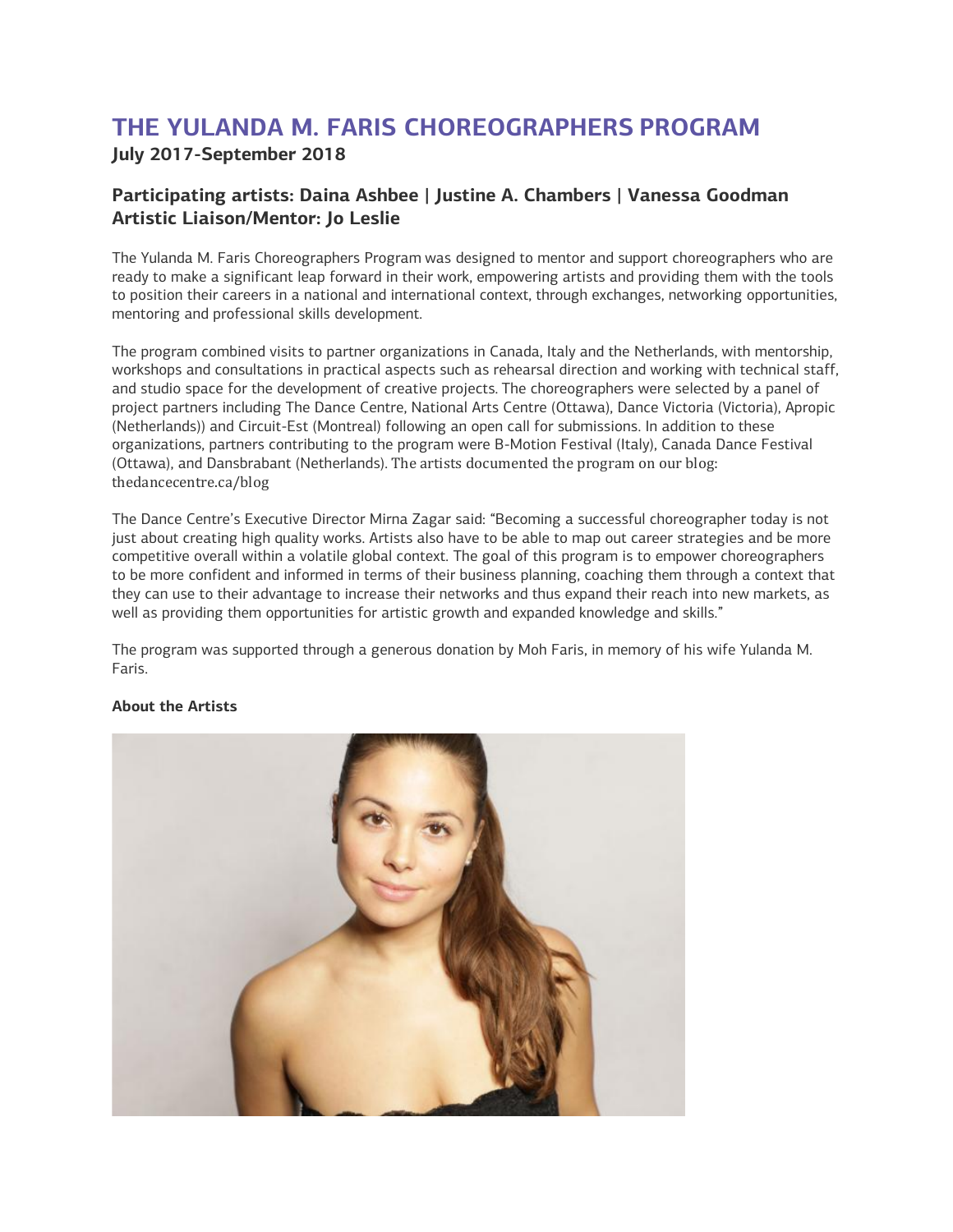**Daina Ashbee** is an artist, performer and choreographer based in Montreal, known for her radical works at the edge of dance and performance, which intelligently approach such complex subjects and taboos as female sexuality, Métis identity, and climate change. For the choreographer, creation is an instinctive and quasi-spiritual quest, which embraces her relationship with her ancestors, the universe and the entire cosmos. At the young age of 26, she has already won two awards for her choreographies. Her work has been presented at La Chapelle Scènes Contemporaines in Montreal (2015, 2016) and at Montréal, arts interculturels (2014), as well as at the Global Alliance Against Female Genital Mutilation and the Musée d'ethnographie de Geneva in Switzerland (2015). In the fall of 2016, she took part in the Oktoberdans Festival in Bergen, Norway, as well as the SACRED: Homelands Festival in London.

Daina is the artist-in-residence at Agora de la danse in Montreal until 2020. Over the next year, she will present her work at the Rencontres chorégraphiques internationales de Seine-Saint-Denis, The Dance Biennale in Munich and Tanzdage an International Dance Festival in Potsdam (Germany), at the National Arts Centre in Ottawa, at The FTA (Festival TransAmériques) in Montreal and at The Venice Biennale, among other events. Daina has undertaken residencies and mentorships at Circuit-Est centre chorégraphique, at Montreal, arts interculturels, and at Studio 303 for the creation of Unrelated. In September 2016, she presented a new piece, Pour, in its world premiere at La Chapelle Scènes Contemporaines. In November 2016, she was a double prizewinner at the Prix de la danse de Montréal, winning both the Prix du CALQ for Best Choreography of 2015-2016 for her choreographic installation When the Ice Melts, Will We Drink the Water?, and the Prix Découverte de la danse, presented by Agora de la danse and Tangente, for Unrelated.

Born in Nanaimo, British Columbia, Daina Ashbee is a member of the Mid-Island Métis Nation. Introduced to poetry at a young age by her Dutch-born mother, she was also influenced by the superb masks created by her father, a Métis-Cree multidisciplinary artist and sculptor who made her aware of her Indigenous family heritage and issues relating to the colonialization of Canada's First Nations. She began dancing professionally with Raven Spirit Dance Society and several independent artists who played a key role in her early development as a choreographer.

At the age of 16 she moved to Vancouver with the aim of becoming a dancer. She briefly studied ballet before acting in commercials, film, and television in Vancouver, and even for a while in Los Angeles. Two years later, she gradually returned to dance and to form. She enrolled in the Modus Operandi Training Program in Vancouver, where she studied for three years, while continuing to practise yoga on a daily basis. She then decided to become a choreographer. At the age of 23 she moved to Montreal, where she continues to live and work. [www.dainaashbee.com](http://www.dainaashbee.com/)

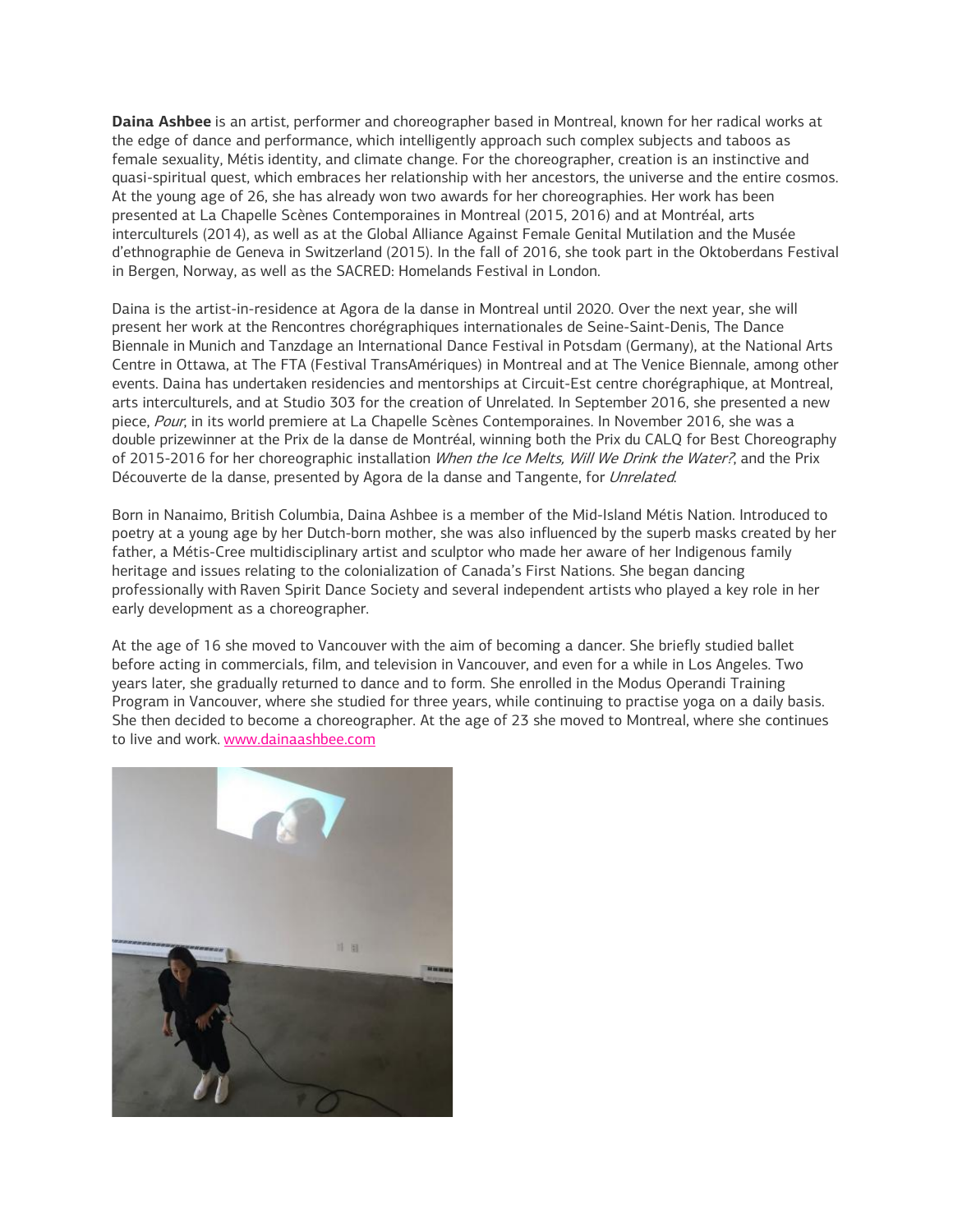**Justine A. Chambers'** interests lie in collaborative creation and re-imagining dance performance. She is drawn to the movement of all bodies, and is focused on the dances that are already there: the social choreographies present in the everyday. Her recent choreographic projects include: Family Dinner, Family Dinner: The Lexicon, Semi-precious: the faceting of a gemstone only appears complete and critical; Enters and Exits, COPY. Justine's work has been presented by: Agora de la danse, Canada Dance Festival, Dance in Vancouver, Dance Saskatchewan, Dancing on the Edge Festival, New Dance Horizons, The Roundhouse Community Arts Centre, Vancouver Art Gallery: FUSE and the Western Front. She is a founding member of project bk and is currently artist in residence and associate artist to The Dance Centre.

Justine has collaborated on projects with: digital video artist Josh Hite: COPY: a movement based installation, *Incoming, Green Boot Print* (The Roundhouse Community Arts Centre, Code Lab and 350.org); visual artist Evann Siebens on Homemade Again; dance artist Claudia Fancello on Light Was The Night: Night Shifting; musician Ben Brown on We're Making a Band; visual Artist Brendan Fernandes: The Working Move (The Western Front, The Stedelijk Museum); contemporary Gamelan Composer Michael Tenzer: Sphinx (Tour of Bali 2013); visual artist Jen Weih: Stack of Moves (Wrong Waves Festival 2013); visual artists Marilou Lemmens and Richard Ibghy: Is there anything at all left to do be done at all (Trinity Square Video); dance artist Deanna Peters: One + the Other (The Cultch and New Dance Horizons).

Justine and battery opera's Su Feh Lee co-facilitate the monthly forum The Talking Thinking Dancing Body; a conversation about aesthetics, context and artistic processes. As a dancer, she has worked with a number of choreographers both nationally and abroad. Including: battery opera, adelheid dance projects, Company 605, Tara Cheyenne Performance, Oded Graf and Yossi Berg, Wen Wei Dance, Mascall Dance. She teaches contemporary dance technique at Arts Umbrella, Working Class, Toronto Community Love-In, Modus Operandi Training Program, Kidd Pivot and Ballet BC. Justine works actively as a rehearsal director with Out Innerspace Dance Theatre, Tara Cheyenne Performance and Ballet BC. [www.justineachambers.com](http://www.justineachambers.com/)



**Vanessa Goodman** holds a BFA from Simon Fraser University and is the artistic director and choreographer of Vancouver-based dance company Action at a Distance. Vanessa is attracted to art that has a weight and meaning beyond the purely aesthetic and uses her choreography as an opportunity to explore the human condition. She was the recipient of the 2013 Iris Garland Emerging Choreographer Award from the Scotiabank Dance Centre.